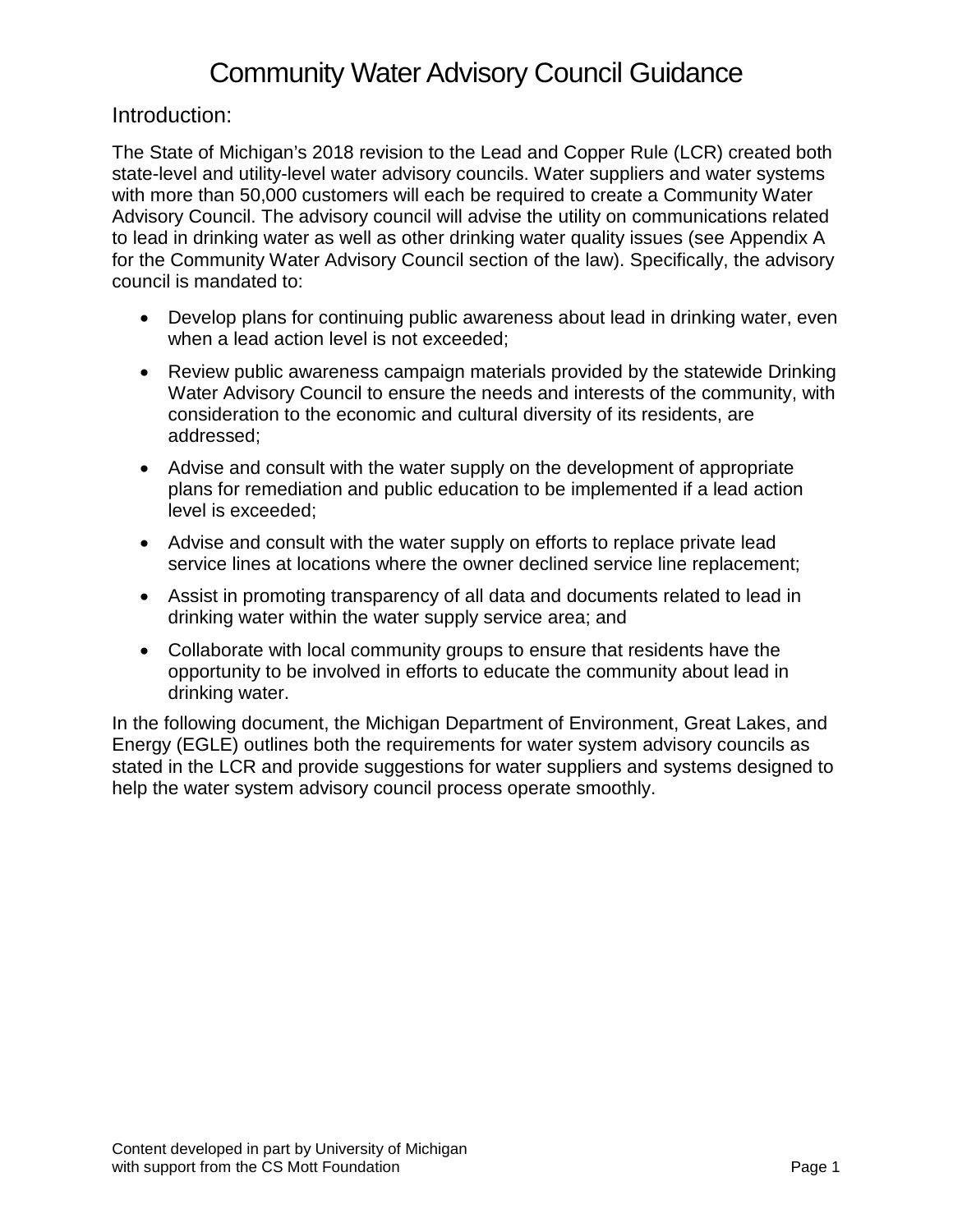## Guidance for Development of Water System Advisory Councils

## Member Composition:

#### *Requirements:*

The LCR stipulates some specific characteristics for membership on the water system advisory council. The advisory council must have at least five members, with "at least one member [being] a local resident who does not formally represent the interests of any incorporated organization." All members must have "a demonstrated interest in or knowledge about lead in drinking water and its effects." [Note: All material within quotation marks comes directly from the LCR.]

#### *Suggestions:*

The advisory council requirements only specify a minimum number of members, which leaves room for adding more members to the council. Water systems may consider having additional members in order to meet some of the other requirements for the advisory group, such as ensuring public education materials effectively communicate with all customer audiences. An advisory council would need to have representatives that know all customer audiences sufficiently well to meet this objective. It is also advisable to avoid too large of a group in order to ensure that an effective and meaningful meeting can occur. If you choose to have more than the required 5 members, the optimum number of members, if all will be fully engaged, is somewhere between 10 and 15.

The following may be helpful to consider when determining the number of members needed and the individuals who may be able to fill those positions:

- 1. **Perspectives from all parts of the community should be represented**: Consider the diversity of perspectives within your community and consider how to ensure representation from cultural, sectoral, economic, and geographic perspectives. Consider whether members will be appointed to represent and, therefore, empowered to seek out and bring perspectives from a specific component of the community. Consider whether there should be ex officio appointments (people who are members of the council because of the office they hold), such as the communications manager, community relations contact, and/or other positions within the water system.
- 2. **Positions within the counc**il: The LCR specifies that a chairperson and other officers "as it considers necessary and appropriate" be appointed at the first meeting. The decision about how many and which officers to appoint should be made prior to the first meeting of the council. While not a matter of debate for the council, a short explanation of what officer positions are being appointed and why they have been selected is important for the first meeting. (See Appendix B for a suggested list of officer positions.)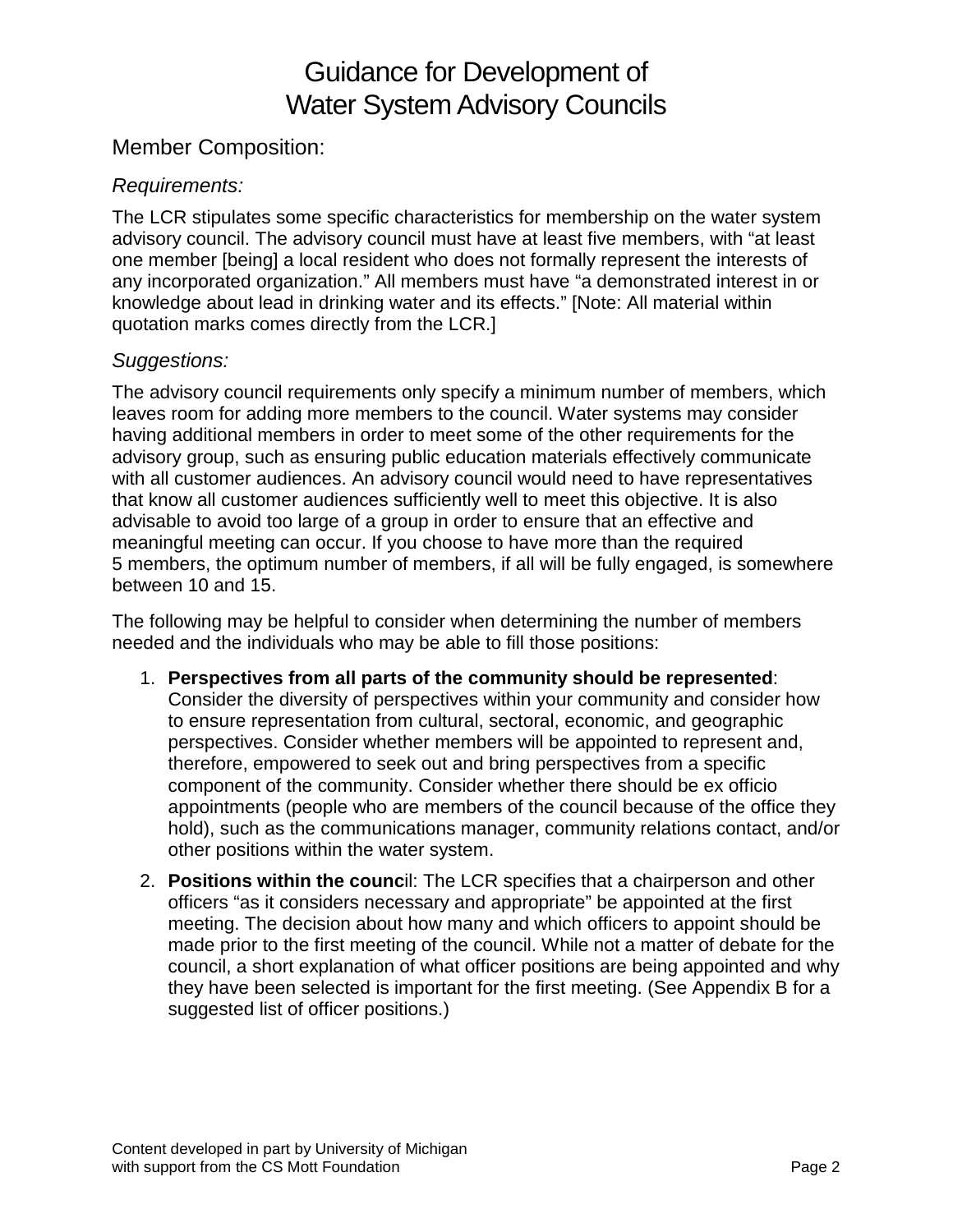3. **Terms of Service**: Establishing a term of service allows fresh perspectives and prevents burnout. When the council is first established, it makes sense to grant all members two years of service. After which, one third of the council should rotate off every year (e.g., one third of the council rotates off after their second year; one third after their third year, etc.). After the initial council members have completed their service, membership terms will be three years in duration.

## Operating Principles:

## *Requirements:*

The water supply must call the first Water System Advisory Council meeting. Advisory councils are required to meet at least once per year. Advisory council meetings must follow the Open Meetings Act, 1976 PA 267, MCL 15.261 to 15.275, because they are public bodies as designated in the Act. The Michigan Attorney General has developed a helpful guide describing background to the Act, its purpose, and how meetings should generally be conducted. It can be accessed here.

[\(https://www.michigan.gov/documents/ag/OMA\\_handbook\\_287134\\_7.pdf\)](https://www.michigan.gov/documents/ag/OMA_handbook_287134_7.pdf) (See Appendix C for a list of the key components from the Open Meetings Act.)

#### *Suggestions:*

An advisory council would benefit from meeting more frequently than annually after its initial formation. For at least its first two or three years, meeting as frequently as bi-monthly (six times per year) will allow the council to build cohesion, learn about the utility and community as it relates to lead and drinking water, and implement the tasks mandated.

Advisory councils would also benefit from detailed agendas to ensure all components of its mandate are met. Below are suggestions and sample agendas for meetings:

## **The First Meeting:**

The first meeting is important because it sets the tone for all subsequent meetings. Provide ample notice of the meeting and try to ensure all members can attend. Until a chairperson is selected, the meeting can be managed by an appropriate staff person of the water system. (See Appendix D for a sample first meeting agenda and process agenda.)

#### **Second and Subsequent Meetings:**

A standing agenda is important to provide a regular structure for ensuring all areas of the advisory council's mandate are met as well as ensuring that the council stays focused on what is required by the LCR. Circulating the agenda and any supporting materials one week ahead of time allows members to prepare for the meeting. The chairperson can also solicit additional, mandate-related, agenda items from members ahead of the meeting. (See Appendix E for a sample second and subsequent meeting agenda and process agenda.)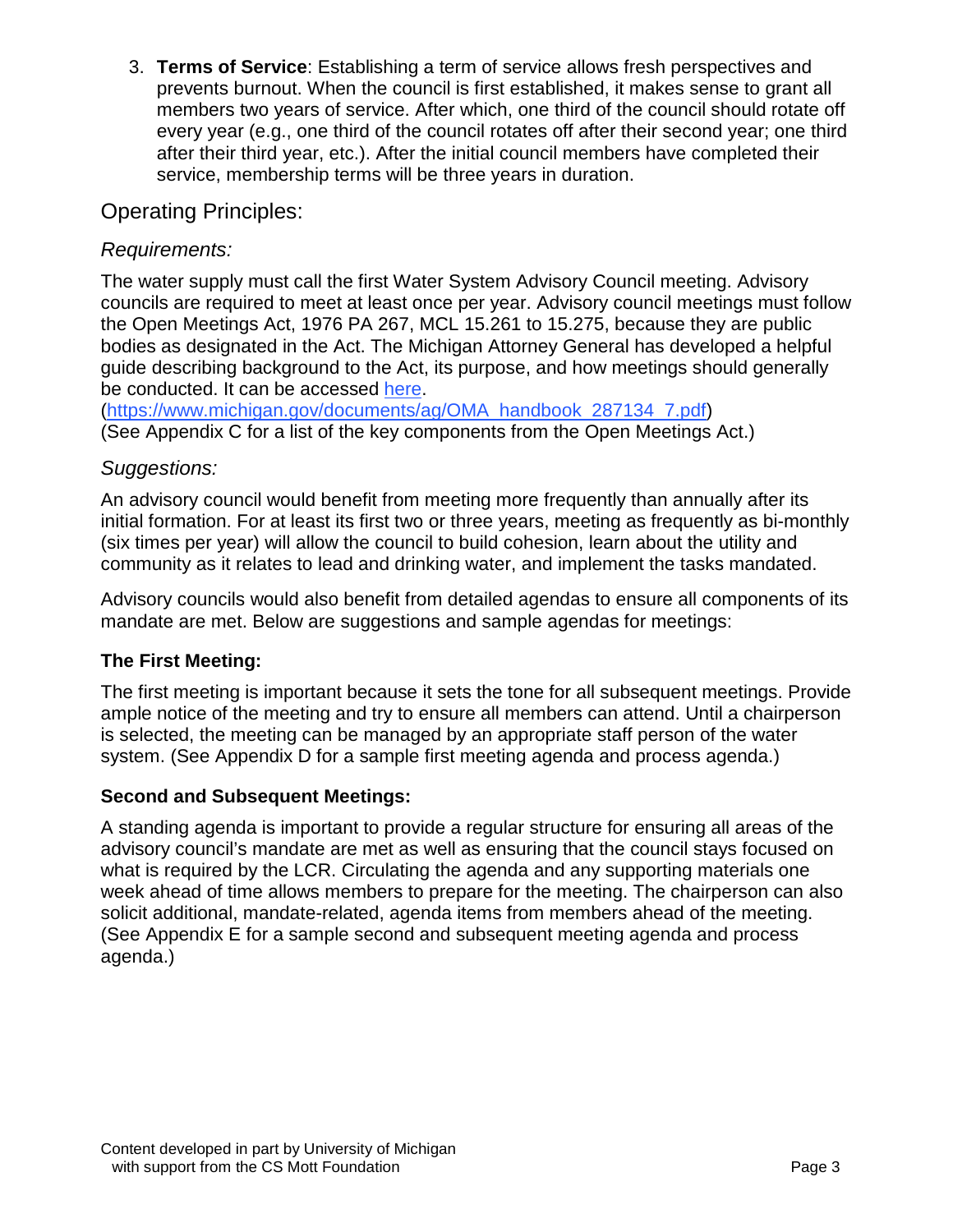# Appendix A

## Community Water Advisory Council Requirements:

Each water supply that serves a population of 50,000 or more, and each consecutive water system that serves a population of 50,000 or more, shall create a water system advisory council. Councils shall operate as follows:

- A council shall consist of at least five members, each appointed by the community supply. To be eligible for appointment to the council, an individual shall have a demonstrated interest in or knowledge about lead in drinking water and its effects. At least one member must be a local resident who does not formally represent the interests of any incorporated organization.
- The members first appointed to a council shall be appointed within 180 days after the effective date of this rule.
- The business that the council may perform shall be conducted at a public meeting of the council and held in compliance with the Open Meetings Act, 1976 PA 267, MCL 15.261 to 15.275.
- The first meeting of a council shall be called by the water supply. At the first meeting, the council shall elect from its members a chairperson and other officers as it considers necessary or appropriate. After the first meeting, the council shall meet at least annually.
- Any writing prepared, owned, used, in the possession of, or retained by the council in the performance of an official function is subject to the Freedom of Information Act, 1976 PA 442, MCL 15.231 to 15.246.

The council shall do the following:

- Develop plans for continuing public awareness about lead in drinking water, even when the action level is not exceeded.
- Review public awareness campaign materials provided by the statewide drinking water advisory council to ensure the needs and interests of the community, considering the economic and cultural diversity of its residents, are addressed.
- Advise and consult with the water supply on the development of appropriate plans for remediation and public education to be implemented if a lead action level is exceeded.
- Advise and consult with the water supply on efforts to replace private lead service lines at locations where the owner declined service line replacement.
- Assist in promoting transparency of all data and documents related to lead in drinking water within the water supply service area.
- Collaborate with local community groups to ensure that residents have the opportunity to be involved in efforts to educate the community about lead in drinking water.

A water system advisory council may independently seek advice, direction, and assistance from EGLE or the statewide advisory council.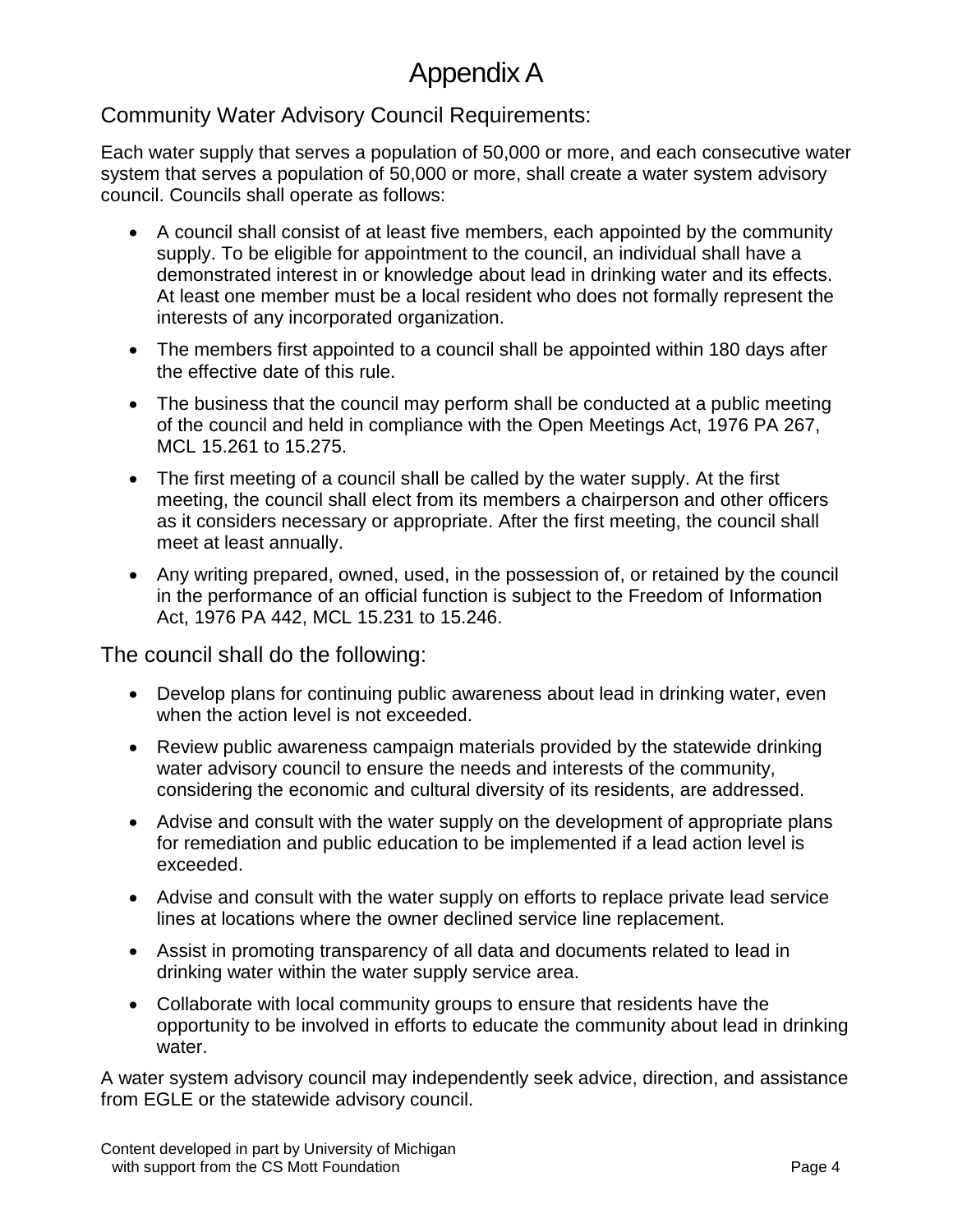## Potential Council Roles/Responsibilities:

#### *Chairperson:*

This person is empowered to call meetings, set the agenda, and manage the meeting. These actions are typically done in consultation with other council members and support staff.

#### *Vice-chairperson:*

This person supports the chairperson by acting as chairperson when that person cannot act. Where there are strong divisions within a community, the chairperson and vicechairperson might represent different groups in an effort to balance power.

#### *Secretary:*

This person is responsible for ensuring that complete and accurate records are kept of council meetings. They may not be responsible for directly taking notes; however, they should review them if taken by a staff person and be responsible for distributing them to the council.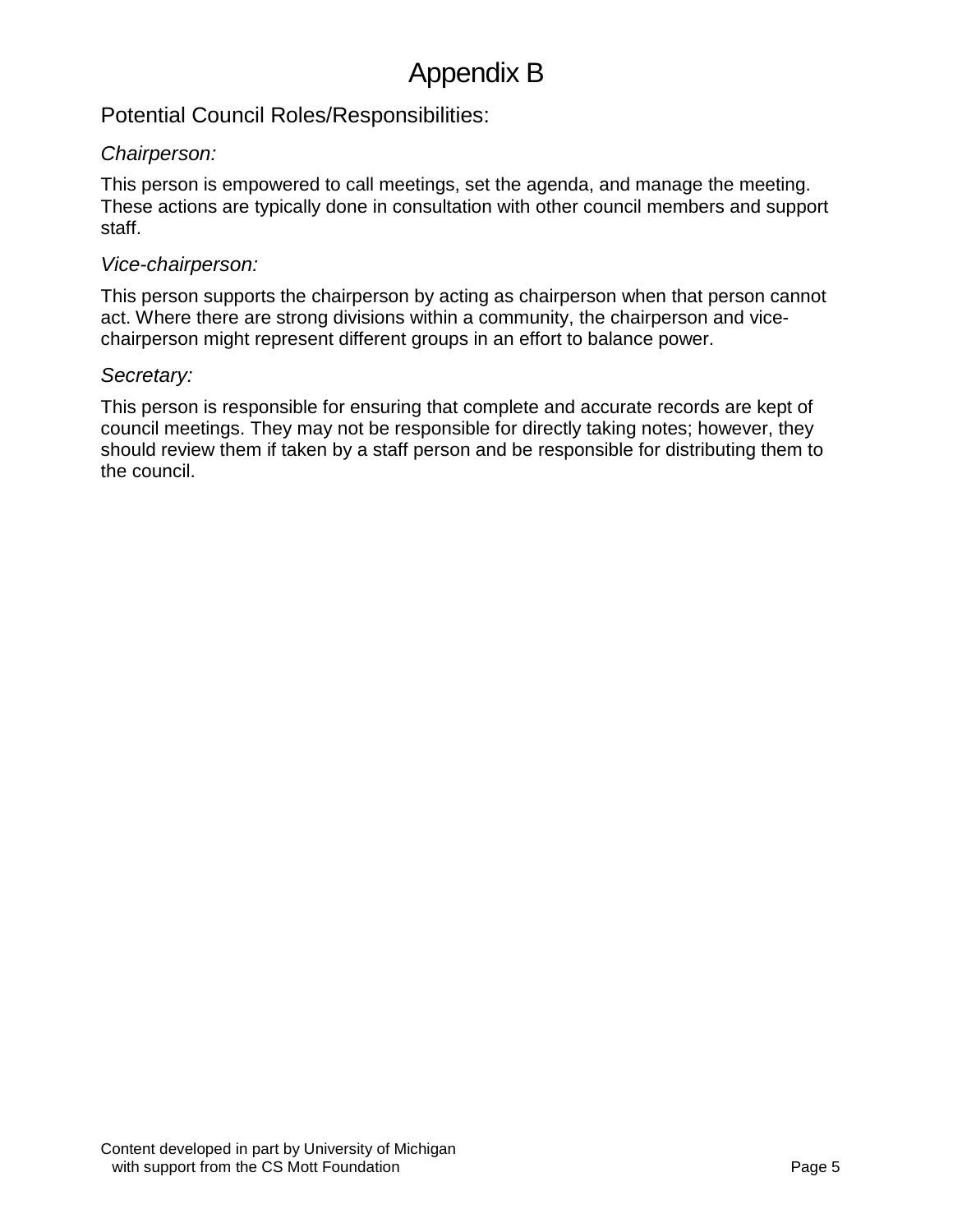Open Meetings Act Requirements:

## *Key Components of the Open Meetings Act:*

## **Public Notice:**

A council meeting cannot be held unless public notice is given as outlined in the Open Meetings Act, 1976 PA 267. A public notice must contain the council's name, telephone number, and address, and must be posted at the water system office and any other public locations the council considers appropriate. Individuals may request public notices sent to them by mail and may be required by the water system to provide reasonable printing and postage costs in order to do so. Newspapers and radio stations requesting receipt of public notices will receive those without cost.

There are different notice periods depending on the type of meeting being called:

- 1. For regular meetings, the council must post a calendar of meetings for the year within ten days of the first meeting for that year. The list will include the dates, times, and place(s) of its regular meetings.
- 2. For a change in schedule of regular meetings, the council must give public notice of a change of schedule, including new dates, times, and place(s) of regular meetings, within three days of the meeting where the change in schedule was made.
- 3. For a rescheduled regular or a special meeting, the council must publicly post the date, time, and place of the meeting at least 18 hours before the meeting. The public must have access to the public notice for all 18 hours.
- 4. A council meeting which is recessed for more than 36 hours shall be reconvened only after public notice has been posted at least 18 hours before the reconvened meeting.

## **Decision Making:**

All decisions made by the advisory council are to be made during public sessions, they are not allowed to make decisions while in closed session.

A decision is defined in the Open Meetings Act as "a determination, action, vote, or disposition upon a motion, proposal, recommendation, resolution, order, ordinance, bill, or measure on which a vote by members of a public body is required and by which a public body effectuates or formulates public policy."

Decision making may be through simple majority or consensus building; however, all discussion while in public session must be verbal and cannot take place via email, text or other electronic means. Voting or consensus building must take place in a publicly visible manner such as roll call, show of hands, or other means.

Decision making requires a quorum of council members to be present at the meeting. Quorum is not defined in the LCR; therefore, it should be a majority of council members appointed and serving. For example, for a ten-person council a quorum would be six members present. If a member must recuse him/herself from discussion of a matter due to conflict of interest and there is a single person quorum, the council will not be able to take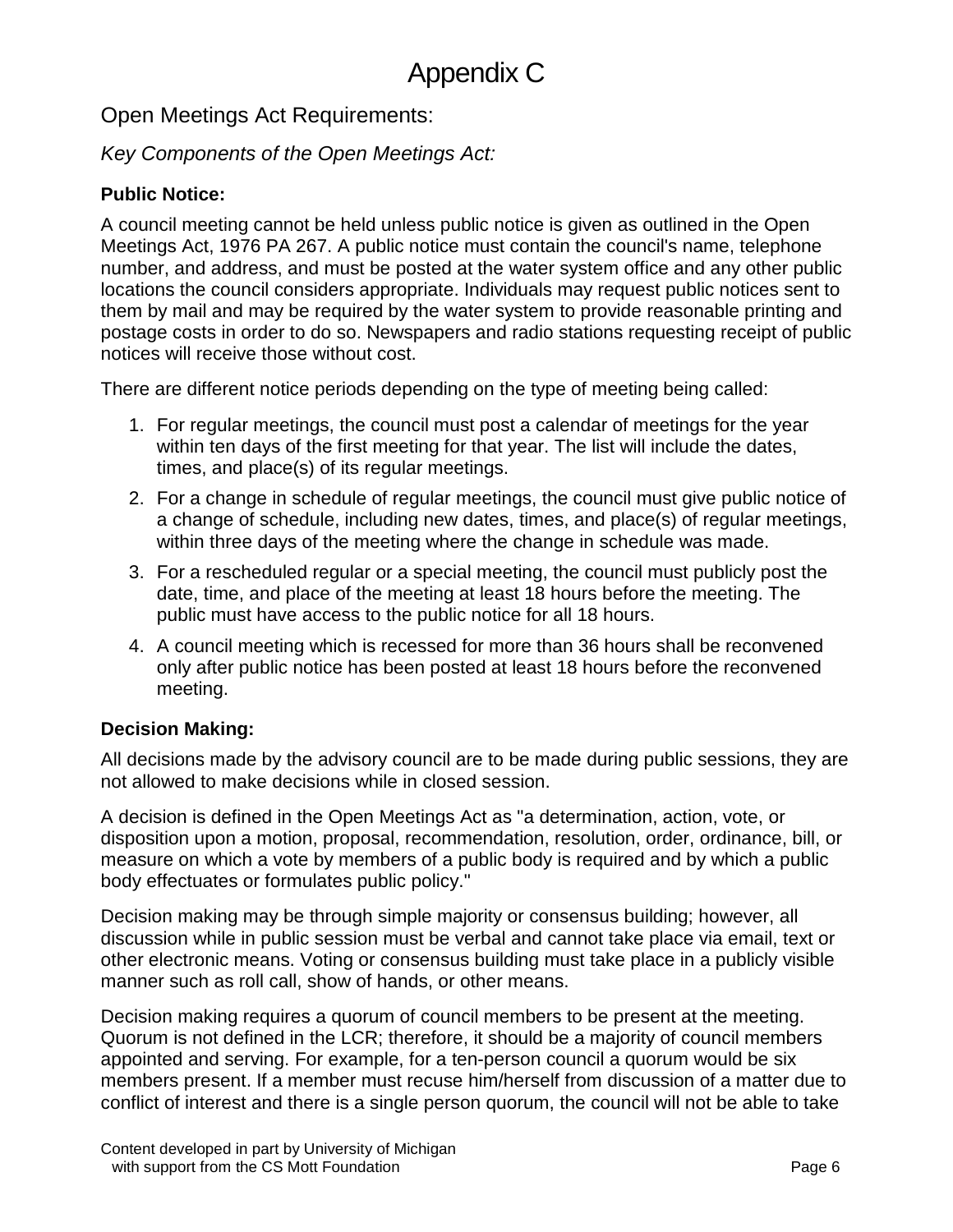action on that matter because it will lack a quorum. If a member resigns, they are considered appointed and serving until his/her resignation has been acknowledged and a successor appointed.

Under the Open Meetings Act, the ability to have closed sessions is very limited and restricted to specific circumstances and processes (that specify how to record and approve meeting minutes), which are laid out in the Attorney General's guide. It is, however, unlikely that councils will face the type of circumstances that warrant closed sessions. They are typically related to personnel/staffing matters.

#### **Voting:**

If the council makes decision by voting, all members present, including the chairperson, will have a vote unless a member has recused him/herself for the matter being discussed. Decisions occur when a majority of members present agree on a course of action. A vote cannot be taken without a quorum.

#### **Public Access:**

Meetings must take place in locations available to the public without restriction. Avoid locations where aspects, such as building security, require members of the public to identify themselves, i.e., signing in. No member of the public may be excluded from an open meeting except for "breach of peace" committed at the meeting. Members of the public cannot be compelled to record or otherwise identify themselves by name; however, the council may wish to know what members of the public are present. The Open Meetings Act guide suggests the chairperson say something similar to this:

*The Board would appreciate having the members of the public attending the meeting today identify themselves and mention if they would like the opportunity to speak during the public comment period. However, you do not need to give your name to attend this meeting. When the time comes to introduce yourself and you do not want to do so, just say pass.*

Further, because speaking at a public meeting is a step beyond attending, the council may establish rules for public comment that could include identifying speakers and limit the amount of time available for any one individual to speak. The public has no right to speak during the meeting except during the public comment period.

#### **Record of the Meeting:**

Meetings must be recorded, and minutes must include the date, time, place, members present, members absent, any decisions made at a meeting open to the public, and the purpose or purposes for which a closed session is held. The minutes must include all roll call votes taken at the meeting. Draft minutes must be available to the public within eight days of the meeting and approved minutes, with any corrections clearly showing what was corrected (e.g., using strikethrough) within five days of the meeting that approved them.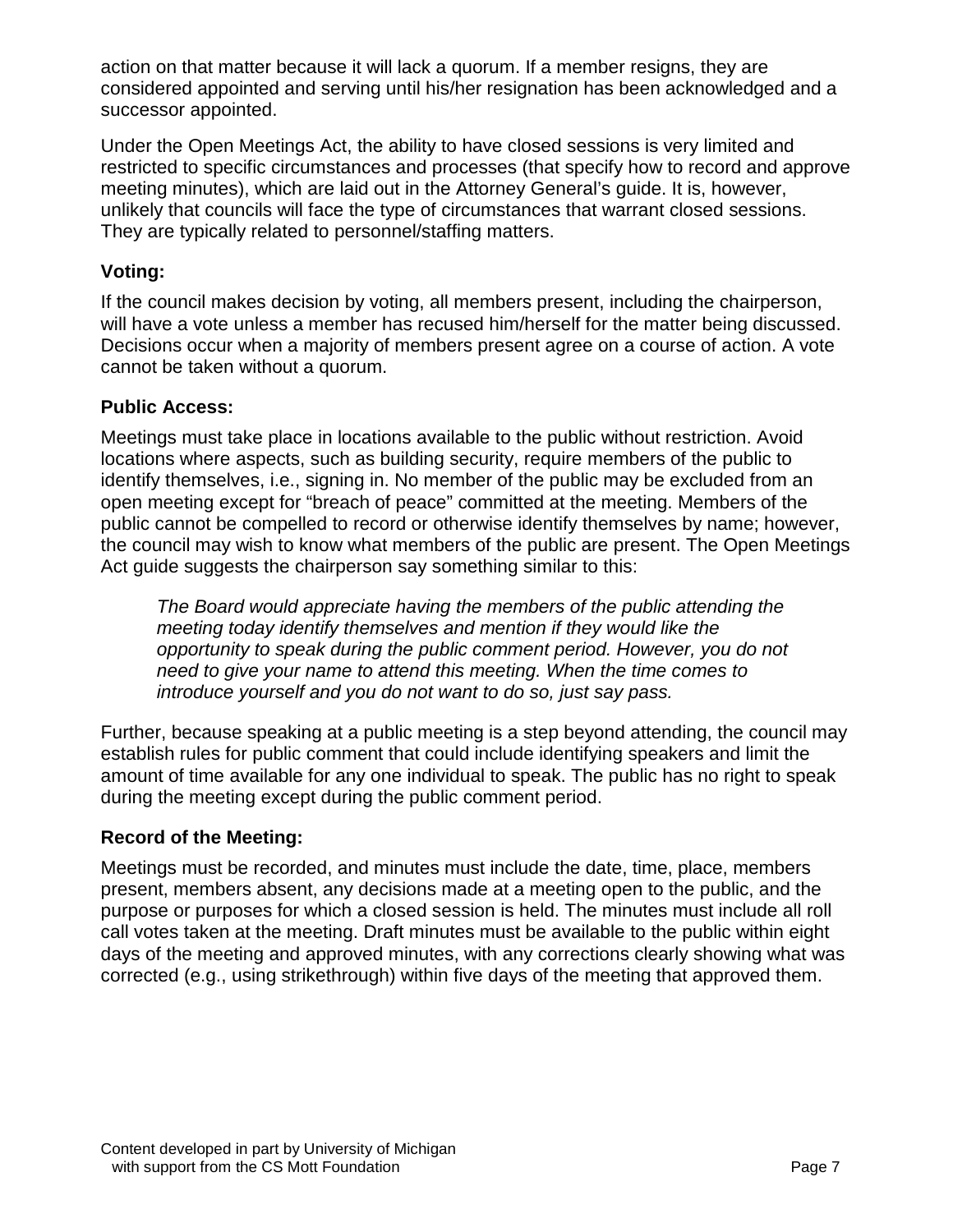#### **Quorum:**

A quorum is a simple majority of members appointed and acting (one-half plus one members of the council). While a quorum is necessary for decision making, the council can still hear reports, public comments, ask questions, and comment on matters of interest when it does not have one.

#### **Adjournment:**

A meeting cannot be adjourned until the chairperson calls for a vote of the members present.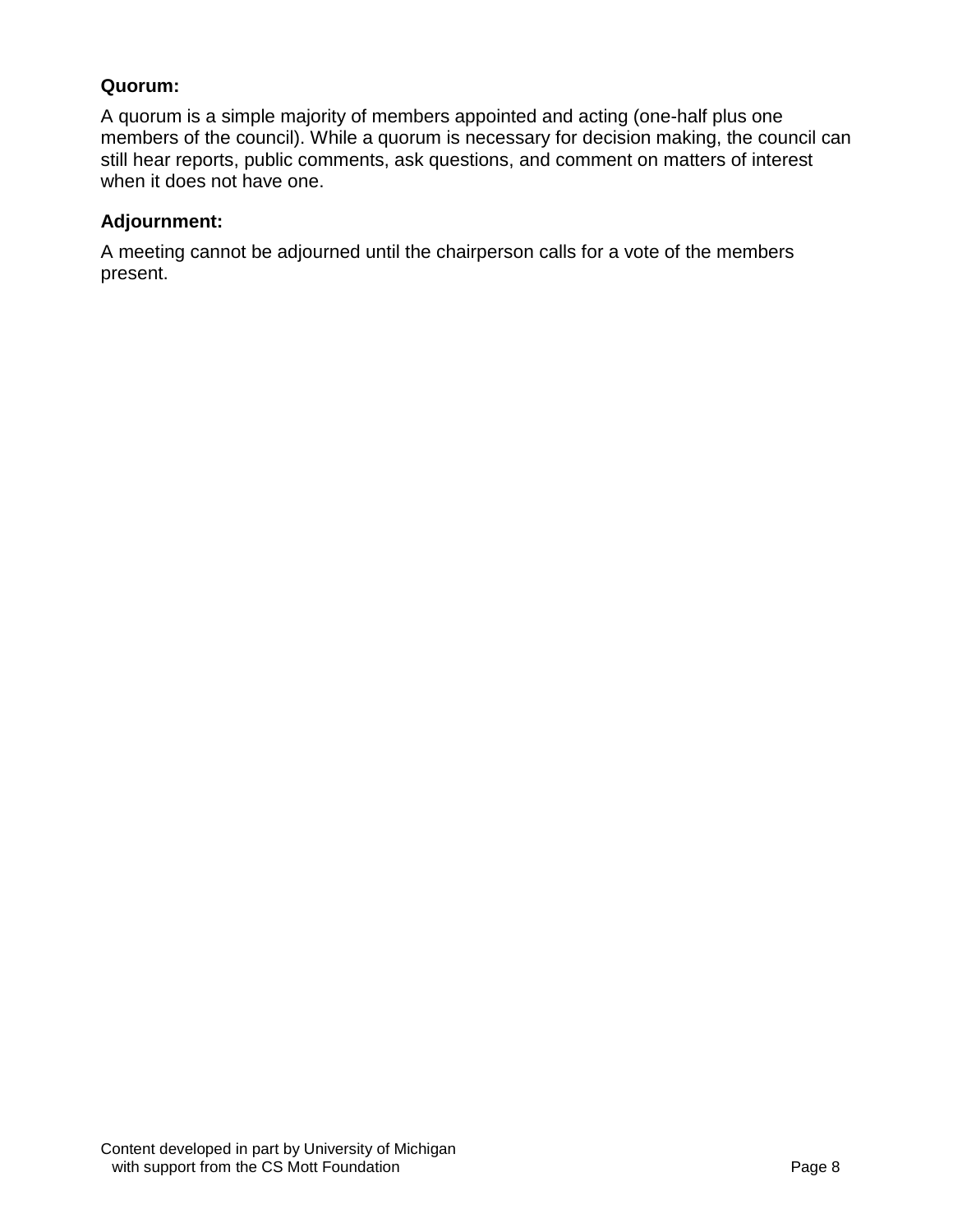# Appendix D

Sample First Meeting Agenda:

First Meeting of XX Water System Advisory Board Date: Location: Convene: <<Time>>

- I. Call to Order
- II. Introductions
- III. Election of Officials
- IV. Agenda Overview
- V. Water System Briefing
- VI. Public Awareness Campaign
- VII. Public Comment
- VIII. Adjourn

Sample First Meeting Process Agenda:

*(For the meeting leader to generate and use, not to be circulated.)*

First Meeting of XX Water System Advisory Board Date: Location: Convene: <<Time>>

Meeting Materials: <<List of supplies>>

*Key for suggested meeting items:*

- **T**: Suggested amount of time
- **H**: Suggested handouts (provide w/ agenda for advance reading)
- **F**: Suggested areas for feedback from council

| <b>Item</b>   | Lead                                   | <b>Purpose/Approach</b>                                                                                                                                                                                                                                     |
|---------------|----------------------------------------|-------------------------------------------------------------------------------------------------------------------------------------------------------------------------------------------------------------------------------------------------------------|
| Call to Order | <b>XX Water System</b><br>staff member | A solid kick-off sets the right tone.<br>Begin on time and ensure that all<br>members understand their time is<br>valuable. A simple (short!) welcome<br>and thanks on behalf of the XX Water<br>System is also important.<br>T: No more than five minutes. |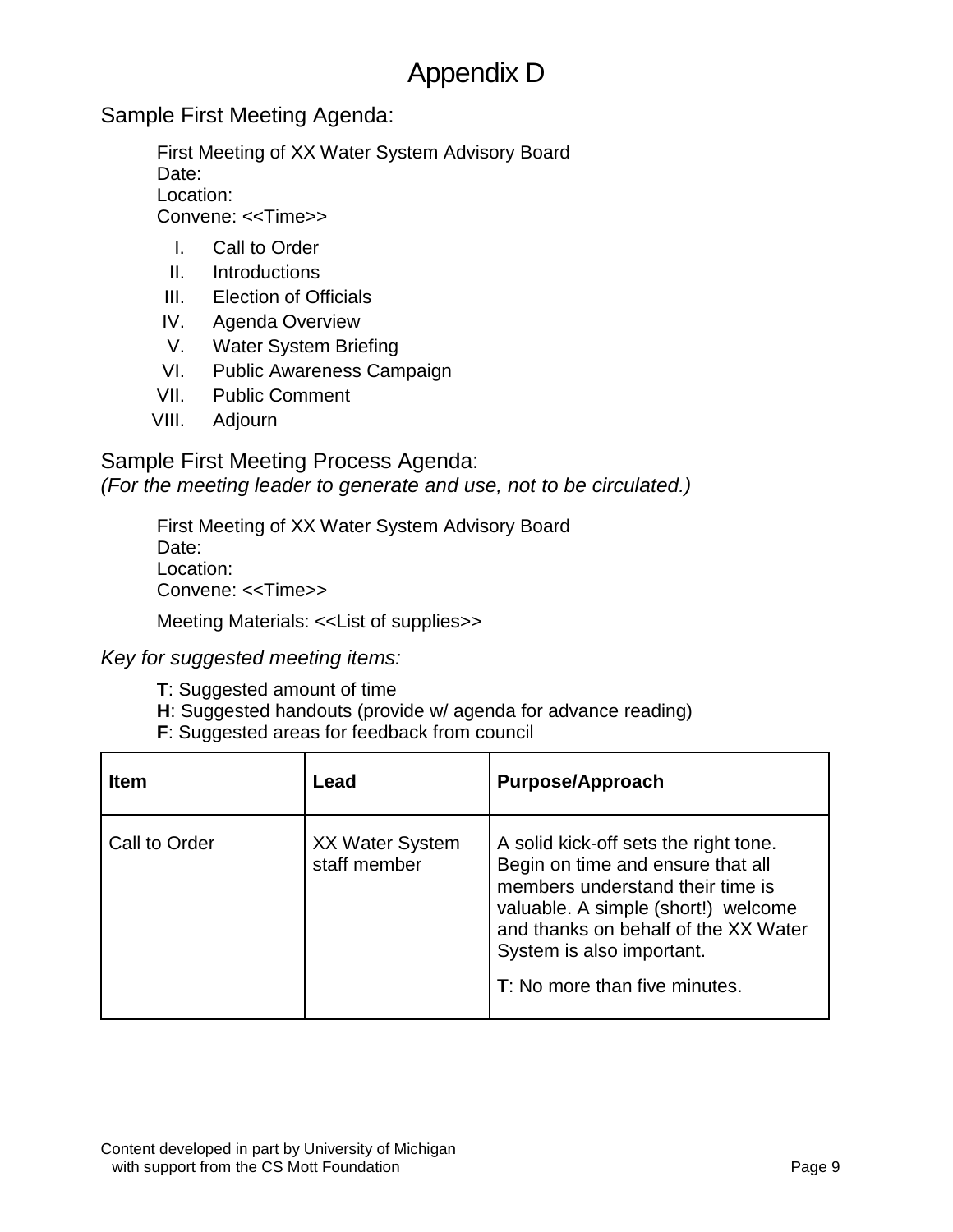| Introductions               | <b>XX Water System</b><br>staff member | Invite everyone present to introduce<br>themselves by name, affiliation, and one<br>or two sentences about their<br>"demonstrated interest in or knowledge<br>about lead in drinking water and its<br>effects." Encourage everyone to be brief<br>but thorough. The lead goes first and<br>models the process and, if possible,<br>selects the person to right or left most<br>likely to follow suite.<br>T: Up to 20 minutes.                                                                                                                                                                             |
|-----------------------------|----------------------------------------|------------------------------------------------------------------------------------------------------------------------------------------------------------------------------------------------------------------------------------------------------------------------------------------------------------------------------------------------------------------------------------------------------------------------------------------------------------------------------------------------------------------------------------------------------------------------------------------------------------|
| <b>Election of Officers</b> | <b>XX Water System</b><br>staff member | Provide a short overview of how many<br>and which officers will be elected<br>including why these positions were<br>selected. Offer a description of each<br>position including their roles and<br>responsibilities. Ask for any questions of<br>clarification.                                                                                                                                                                                                                                                                                                                                            |
|                             |                                        | T: No more than five minutes.                                                                                                                                                                                                                                                                                                                                                                                                                                                                                                                                                                              |
|                             |                                        | H: Consider a handout with description of<br>council officer positions.                                                                                                                                                                                                                                                                                                                                                                                                                                                                                                                                    |
|                             |                                        | Ask for nominations for <i>chairperson</i> from<br>the council members present. Individuals<br>can nominate themselves. If more than<br>one person is nominated, ask each if<br>they are willing to serve. If more than one<br>person is nominated and willing to serve,<br>invite them to say a few words about<br>relevant experience or background that<br>could help others make a decision. Offer<br>council members to ask questions of<br>nominees. When all questions are<br>exhausted, call for a show of hands vote<br>for the first nominee. Remind council<br>members they can only vote once. |
|                             |                                        | Repeat this process for the other officers.                                                                                                                                                                                                                                                                                                                                                                                                                                                                                                                                                                |
|                             |                                        | With all officers in place, turn the<br>remainder of the meeting over to the<br>chairperson.                                                                                                                                                                                                                                                                                                                                                                                                                                                                                                               |
|                             |                                        | T: Up to 30 minutes.                                                                                                                                                                                                                                                                                                                                                                                                                                                                                                                                                                                       |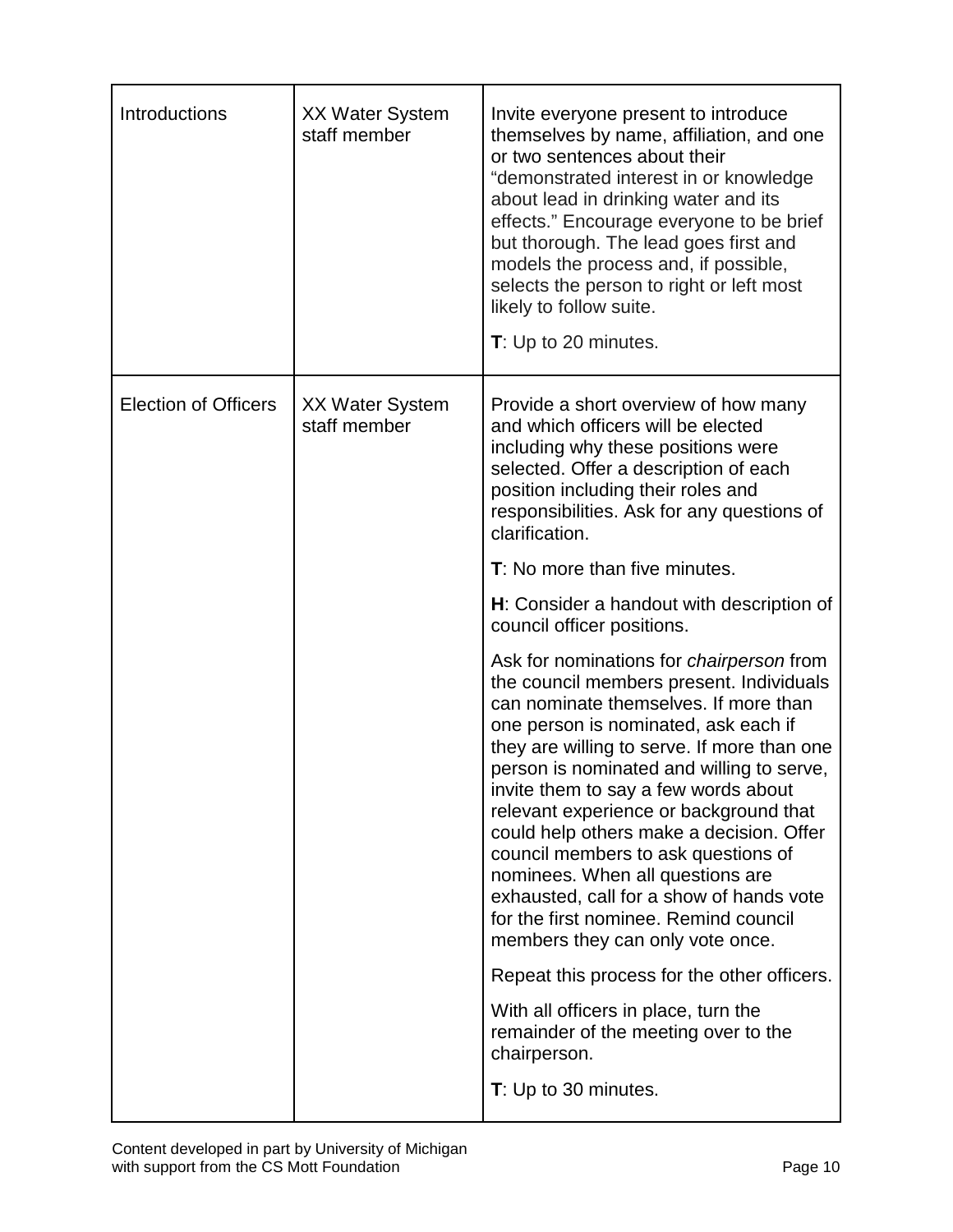| <b>Agenda Overview</b>                                     | Chairperson                                       | The chairperson provides an overview of<br>the remainder of the meeting, including<br>asking members of the public in<br>attendance if anyone wishes to make a<br>statement during the public comment<br>period. Names are duly noted by the<br>Secretary (if there is such an officer) or<br>staff note-taker. |
|------------------------------------------------------------|---------------------------------------------------|-----------------------------------------------------------------------------------------------------------------------------------------------------------------------------------------------------------------------------------------------------------------------------------------------------------------|
|                                                            |                                                   | At this point the council has not<br>developed any rules regarding public<br>comment (the chairperson could do so<br>now) requesting a motion from the<br>council that specifies:                                                                                                                               |
|                                                            |                                                   | Whether persons making public<br>comment need identify themselves<br>by name (suggest: yes);                                                                                                                                                                                                                    |
|                                                            |                                                   | Whether there is a limit on the<br>amount of time an individual may<br>speak (suggest: 3 minutes);                                                                                                                                                                                                              |
|                                                            |                                                   | Anything else relevant to public<br>comment rules/procedures.                                                                                                                                                                                                                                                   |
| <b>XX Water System</b><br>Communication<br><b>Briefing</b> | Appropriate member<br>of XX Water System<br>staff | Provide an overview of the current state<br>and procedures in the water system<br>related to the following items:                                                                                                                                                                                               |
|                                                            |                                                   | Overview of current plan for<br>continuing public awareness about<br>lead in drinking water, even when<br>the action level is not exceeded,<br>including public access status of all<br>data and documents related to lead<br>in drinking water within the water<br>supply service area.                        |
|                                                            |                                                   | Current plan for remediation and<br>public education to be<br>implemented if a lead action level<br>is exceeded.                                                                                                                                                                                                |
|                                                            |                                                   | Plan and status of efforts to<br>replace private lead service lines at<br>locations where the owner declined<br>service line replacement.                                                                                                                                                                       |
|                                                            |                                                   | Continued on next page.                                                                                                                                                                                                                                                                                         |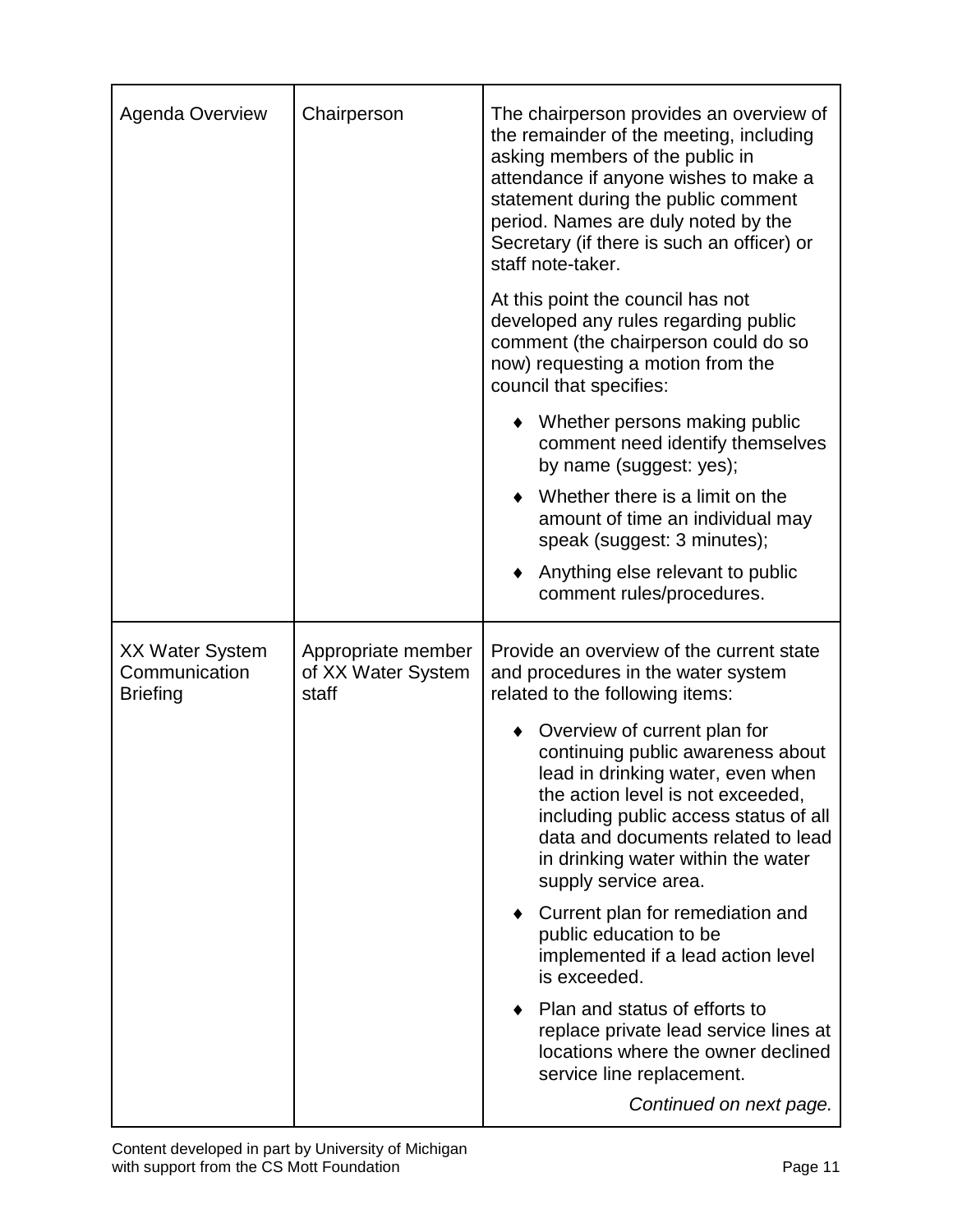| <b>XX Water System</b><br>Communication<br>Briefing, cont.    |                                                                                                                                           | Continued from previous page.<br>$T: 30$ minutes.<br>H: Consider a short handout with<br>overview points for each of the three<br>elements.<br><b>F</b> : Encourage questions of clarification<br>from council members; identify specific<br>areas for input or questions for the<br>council in advance.                                                                                                                                                                                                                                                                         |
|---------------------------------------------------------------|-------------------------------------------------------------------------------------------------------------------------------------------|----------------------------------------------------------------------------------------------------------------------------------------------------------------------------------------------------------------------------------------------------------------------------------------------------------------------------------------------------------------------------------------------------------------------------------------------------------------------------------------------------------------------------------------------------------------------------------|
| <b>Public Awareness</b><br>Campaign --<br>statewide materials | Appropriate XX<br><b>Water System staff</b><br>member, or invited<br><b>Statewide Drinking</b><br><b>Water Advisory</b><br>Council member | The LCR specifies that each water<br>system council "review public awareness<br>campaign materials provided by the<br>statewide drinking water advisory council<br>to ensure the needs and interests of the<br>community, considering the economic<br>and cultural diversity of its residents, are<br>addressed."<br>This would be a preliminary discussion to<br>identify local aspects (economic, socio-<br>cultural, etc.) that should be addressed.<br><b>F</b> : Input from the council could inform<br>amendments and additions to these<br>materials.<br>$T: 30$ minutes. |
| <b>Public Comment</b>                                         | Chairperson                                                                                                                               | Public Comment is required under the<br>Open Meetings Act and is a good way to<br>"Collaborate with local community groups<br>to ensure that residents have the<br>opportunity to be involved in efforts to<br>educate the community about lead in<br>drinking water."<br>$T: N \oslash 3$ minutes each.                                                                                                                                                                                                                                                                         |
| Adjourn                                                       | Chairperson                                                                                                                               | Request a motion for adjournment.                                                                                                                                                                                                                                                                                                                                                                                                                                                                                                                                                |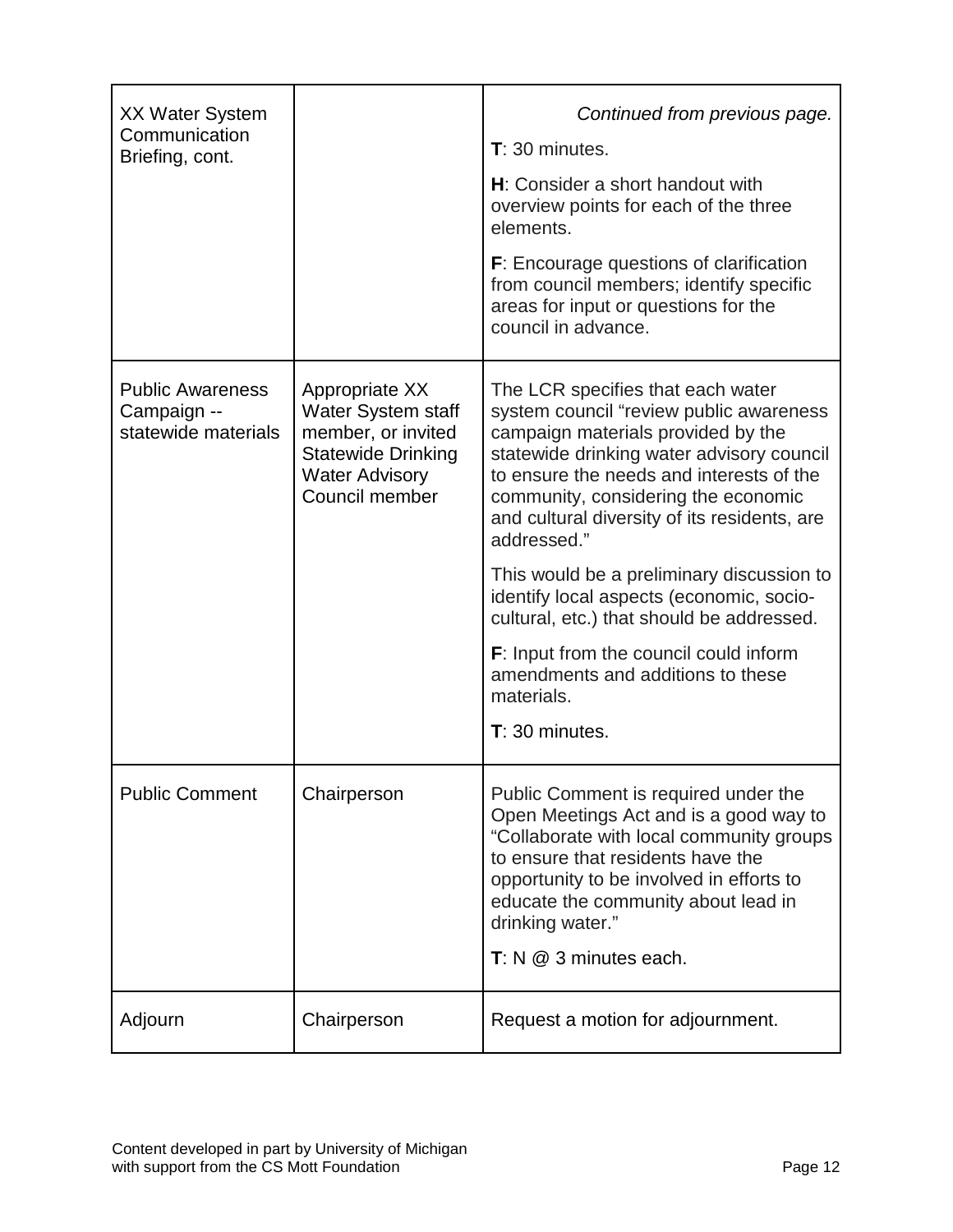# Appendix E

Second and Subsequent Meetings Sample Agenda:

<<Number>> Meeting of the XX Water System Advisory Board Date: Location: Convene: <<Time>>

- I. Call to Order
- II. Introductions
- III. Meeting Overview
- IV. Water System Report
- V. Public Comment
- VI. Adjourn

Sample Process Agenda (for the meeting lead to generate and use):

<<Number>> Meeting of the XX Water System Advisory Board Date Location Convene: <<Time>>

Materials: <<List of Supplies>>

#### **Key for suggested meeting items:**

- **T**: Suggested amount of time
- **H**: Suggested handouts (provide w/ agenda for advance reading)
- **F**: Suggested areas for feedback from council

| <b>Item</b>   | Lead        | <b>Purpose/Approach</b>                                                                                                      |
|---------------|-------------|------------------------------------------------------------------------------------------------------------------------------|
| Call to Order | Chairperson | Start the meeting on time and thank<br>council members, water system staff,<br>and members of the public.<br>$T: 2$ minutes. |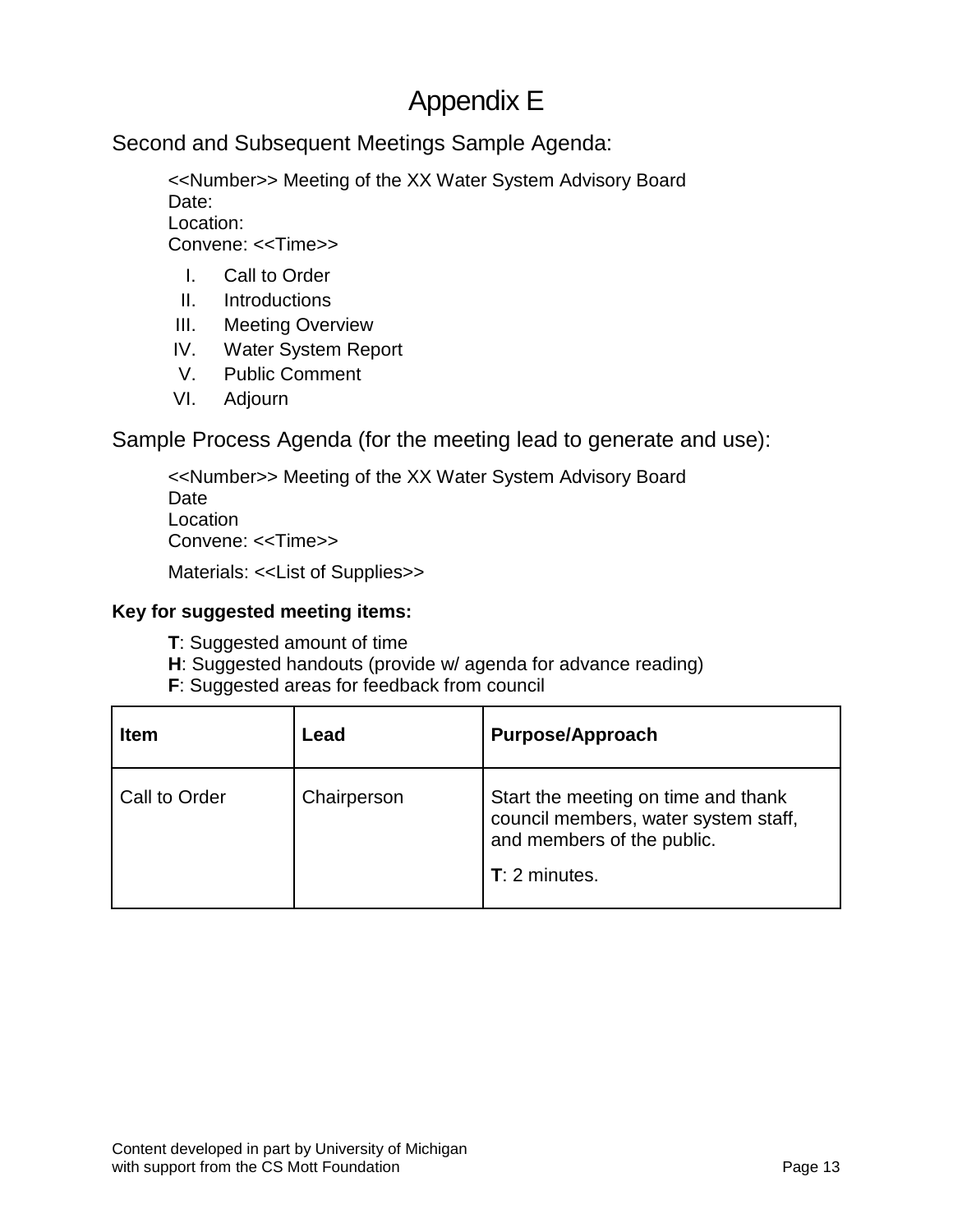| Introductions                                     | Chairperson                              | Around the table and members of the<br>public. Chair can say:<br>The Board would appreciate having the<br>members of the public attending the<br>meeting today identify themselves and<br>mention if they would like the<br>opportunity to speak during the public<br>comment period. However, you do not<br>need to give your name to attend this<br>meeting. When the time comes to<br>introduce yourself and you do not want<br>to do so, just say pass.<br>$T: 10$ minutes.                                                                                                                                                                                                                                        |
|---------------------------------------------------|------------------------------------------|------------------------------------------------------------------------------------------------------------------------------------------------------------------------------------------------------------------------------------------------------------------------------------------------------------------------------------------------------------------------------------------------------------------------------------------------------------------------------------------------------------------------------------------------------------------------------------------------------------------------------------------------------------------------------------------------------------------------|
| <b>Meeting Overview</b>                           | Chairperson                              | Provide a short overview of the meeting<br>ahead including estimated time of public<br>comment and any specific rules that<br>were adopted for public comment period<br>at the first meeting.<br>$T: 10$ minutes.                                                                                                                                                                                                                                                                                                                                                                                                                                                                                                      |
| <b>XX Water System</b><br>Communication<br>Report | Appropriate Water<br>System staff person | Provide an overview of the current state<br>and procedures in the water system<br>related to the following items:<br>Overview of current plan for<br>continuing public awareness about<br>lead in drinking water, even when<br>the action level is not exceeded;<br>including public access status of all<br>data and documents related to lead<br>in drinking water within the water<br>supply service area.<br>Update on how statewide materials<br>have been amended/updated<br>based on feedback from previous<br>meeting and how they are being<br>used.<br>Current plan for remediation and<br>$\bullet$<br>public education to be implemented<br>if a lead action level is exceeded.<br>Continued on next page. |